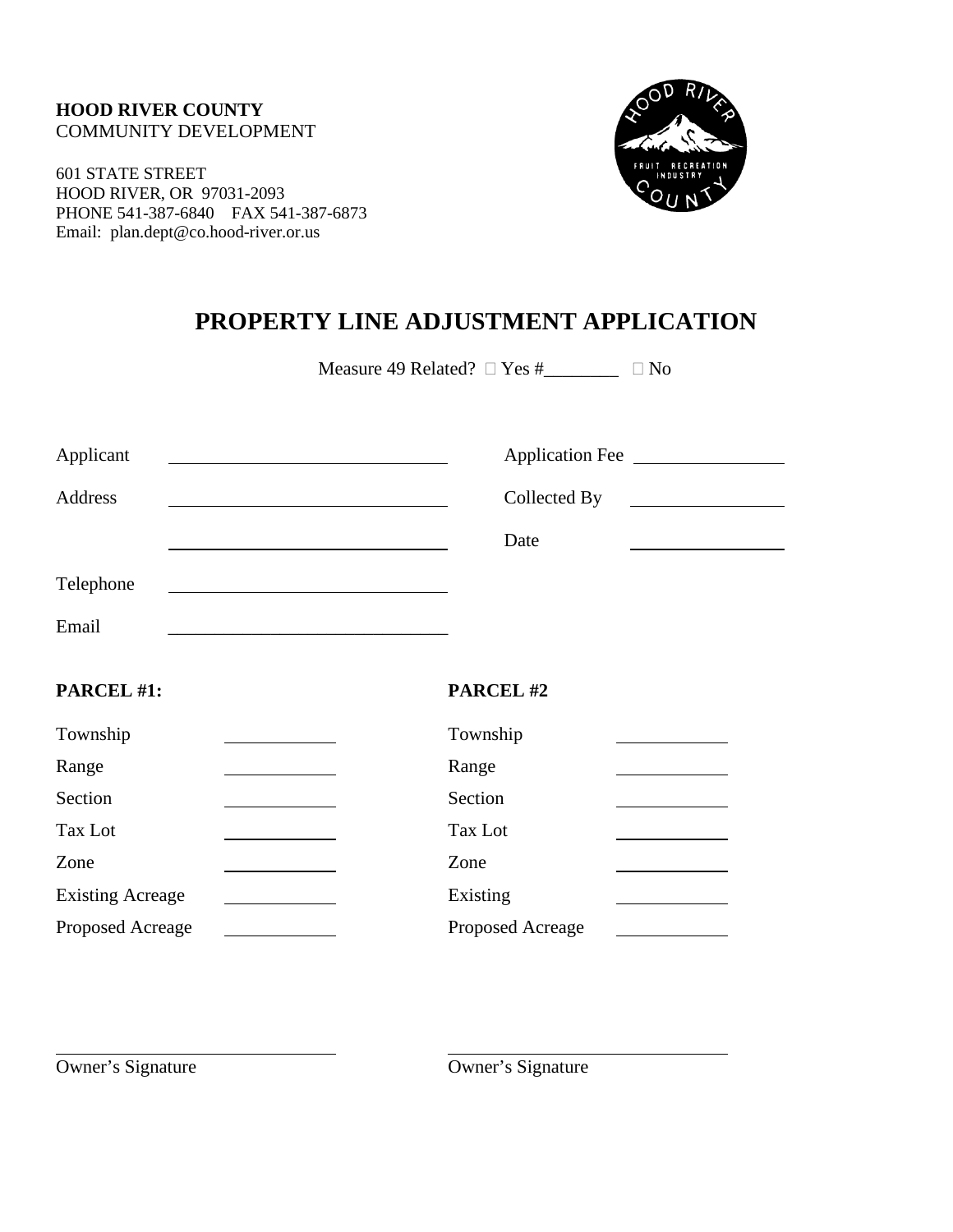# **SITE PLAN**

## **PLEASE DRAW IN BLACK INK**

# **A larger sheet of paper may be used and may be attached to your building plans. \*SITE PLANS NOT HAVING ALL THE REQUIRED INFORMATION CAN NOT BE PROCESSED.**

#### **INDICATE ON SKETCH**

- 
- 2. Scale (1"=200' or better; however, for schools,) 9. Sewage disposal area Churches and similar uses, 1"=50' is required) 10. Show parking & circulation as applicable
- 1. North arrow 8. Adjacent roads (include names) and access roads
	-
	-
- 3. Building size and location of all existing and proposed buildings 11. Existing or proposed fencing and vegetative buffers
- 4. Domestic water supply within 100 ft
- 5. Bodies of water within 200 ft.
- 6. Property lines, with dimensions
- 7. Distance between buildings and property lines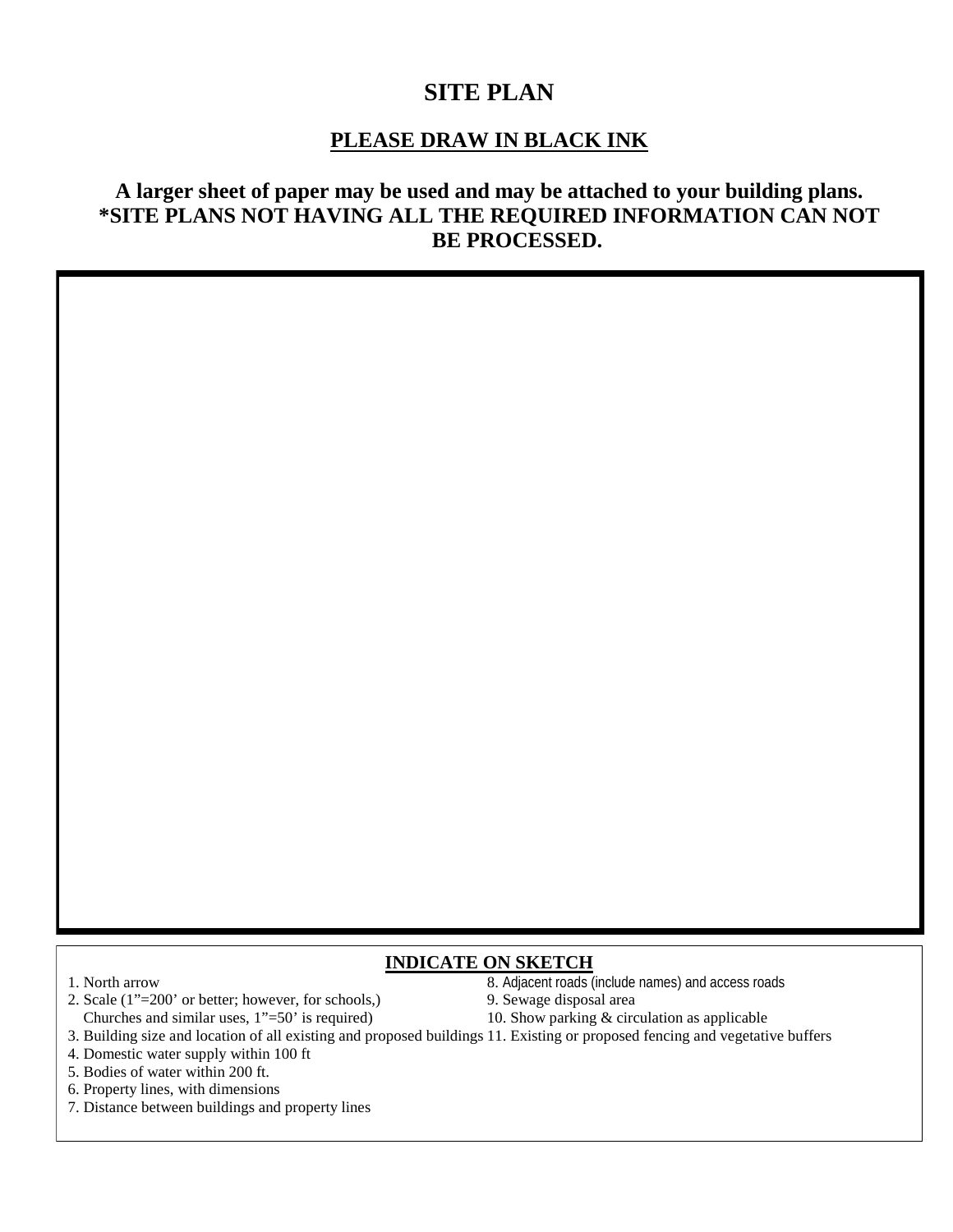# **PROPERTY LINE ADJUSTMENTS**

# **(Adopted: July 15, 2002) HRC Ordinance #241 (Effective: August 14, 2002)**

A property line adjustment is a ministerial action to relocate a common property line(s) between at least two lawfully established lots or parcels, where no new lots or parcels are created. The submission requirements and approval process and criteria are as follows:

Section 18.90 – Definitions. The following definitions shall be used in implementing this and other portions of the County Zoning Ordinance:

- A. Lot: A single unit of land that is created by a subdivision of land.
- B. Parcel: A single unit of land that is created:
	- 1. By partitioning, as defined in ORS 92.010;
	- 2. In compliance with all applicable planning, zoning, and partitioning ordinances or regulations; or
	- 3. By deed or land sales contract, if recorded prior to January 1, 1976.
- C. Ministerial Action: A decision that does not require interpretation or the exercise of policy or legal judgment in evaluating approval standards. The review of a ministerial action requires no notice to any party other than the applicant and agencies that the Planning Director determines may be affected by the decision. A ministerial action is not a land use decision, as defined in ORS 197.015, and is, therefore, not appealable through Oregon's quasi-judicial process.
- D. Non-Ministerial Action: A decision that involves criteria that are subjective in nature and that require some level of interpretation or the exercise of policy or legal judgment. A nonministerial action is the same as an "administrative action" or "land use decision," as defined in ORS 197.015, subject to the notice requirements, decision criteria, and appeal procedure outlined in Article 72 (Director's Review Procedures).
- E. Nonconforming Lot or Parcel: A lawfully established lot or parcel that does not meet or exceed the minimum lot or parcel size standards required in the base zone in which the property is located.
- F. Original Lot or Parcel: The size and configuration of a lot or parcel at the time it was initially created, either by deed or land sales contract, prior to January 1, 1976, or by partition or subdivision.

Section 18.91 – Submission Requirements. An applicant for a property line adjustment shall submit: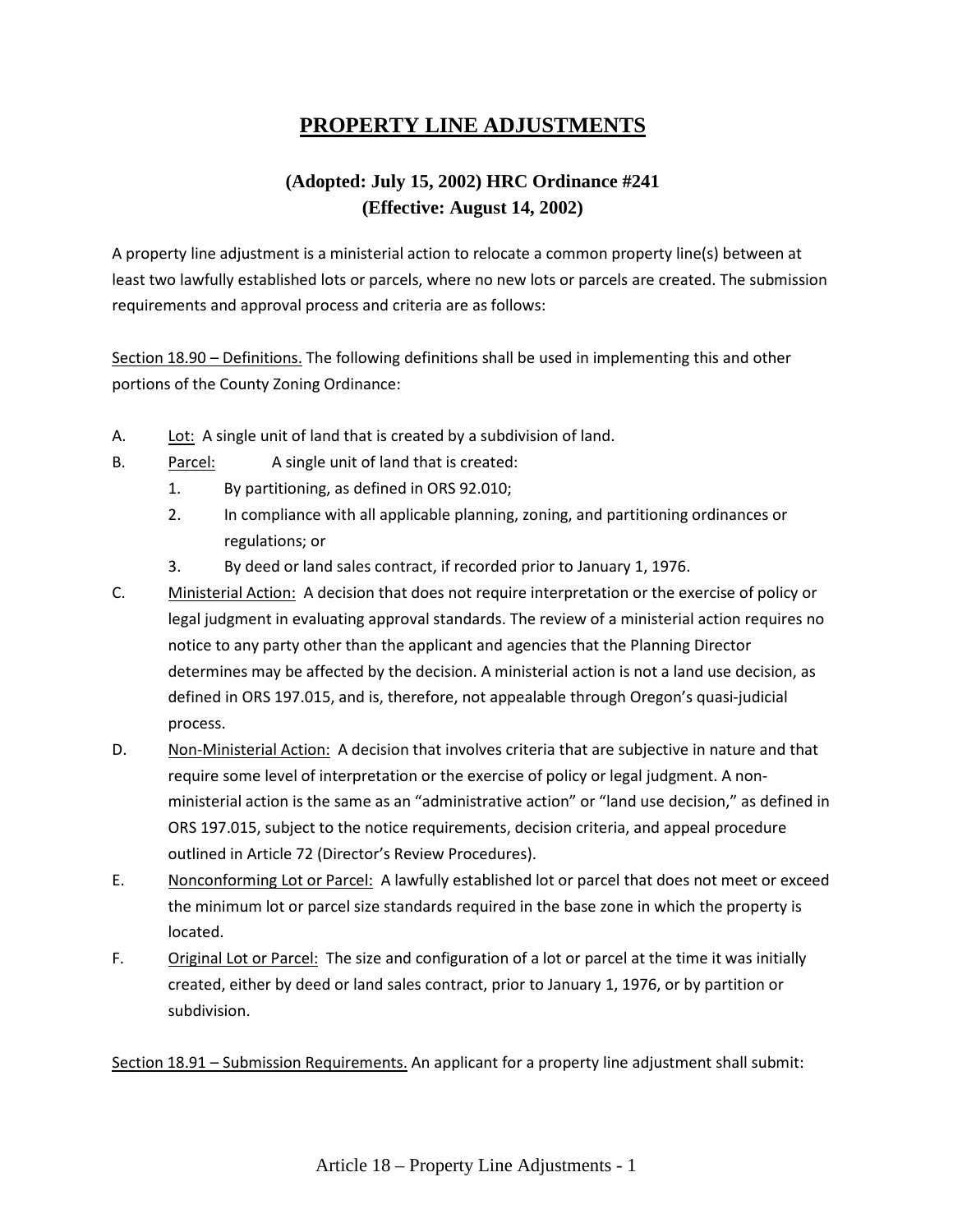- A. A completed application, signed by all property owners, on a form provided by the County Planning Department;
- B. Proof of fee ownership in the subject parcel. (When one or more of the property owners is a contract purchaser, they must obtain written consent from the legal property owner(s) prior to making application for property line adjustment.)
- C. A preliminary site plan that is drawn to scale and that contains, at minimum, the following information: all existing and proposed property lines and dimensions; footprints and dimensions of existing structures (including accessory structures); distance from existing buildings to proposed property lines; location and dimensions of driveways and public and private streets within or abutting the subject parcels; location of streams, wetlands, steep slopes and other significant natural features; existing fences and walls; and any other information deemed necessary by the Planning Director for ensuring compliance with the County Zoning Ordinance;
- D. A signed statement explaining the purpose of the proposed property line adjustment; and
- E. Payment of application fee. (Per Planning Department approved fee schedule)

#### Section 18.92 – Approval Process.

- A. Except as otherwise allowed in Section 18.93(C)(1) and 18.93(D) below, property line adjustments shall be reviewed by means of a ministerial action using approval criteria contained in Section 18.93, below.
- B. The approval for a property line adjustment shall be effective for a period of four (4) years. An extension of time may be allowed subject to the provisions of Section 1.130(B) of the Ordinance. Within this time frame, all required conditions of the decision shall be completed.<sup>[1](#page-3-0)</sup>
- C. The property line adjustment approval shall become void if one of following occurs:
	- 1. The property line adjustment is not recorded within the time limit in Section 18.92(B) above;
	- 2. The property line adjustment has been improperly recorded with the County without the satisfactory completion of all requirements associated with the approval; or

<span id="page-3-0"></span><sup>1</sup> Section 18.92 was amended via Ordinance #372 on June 21, 2021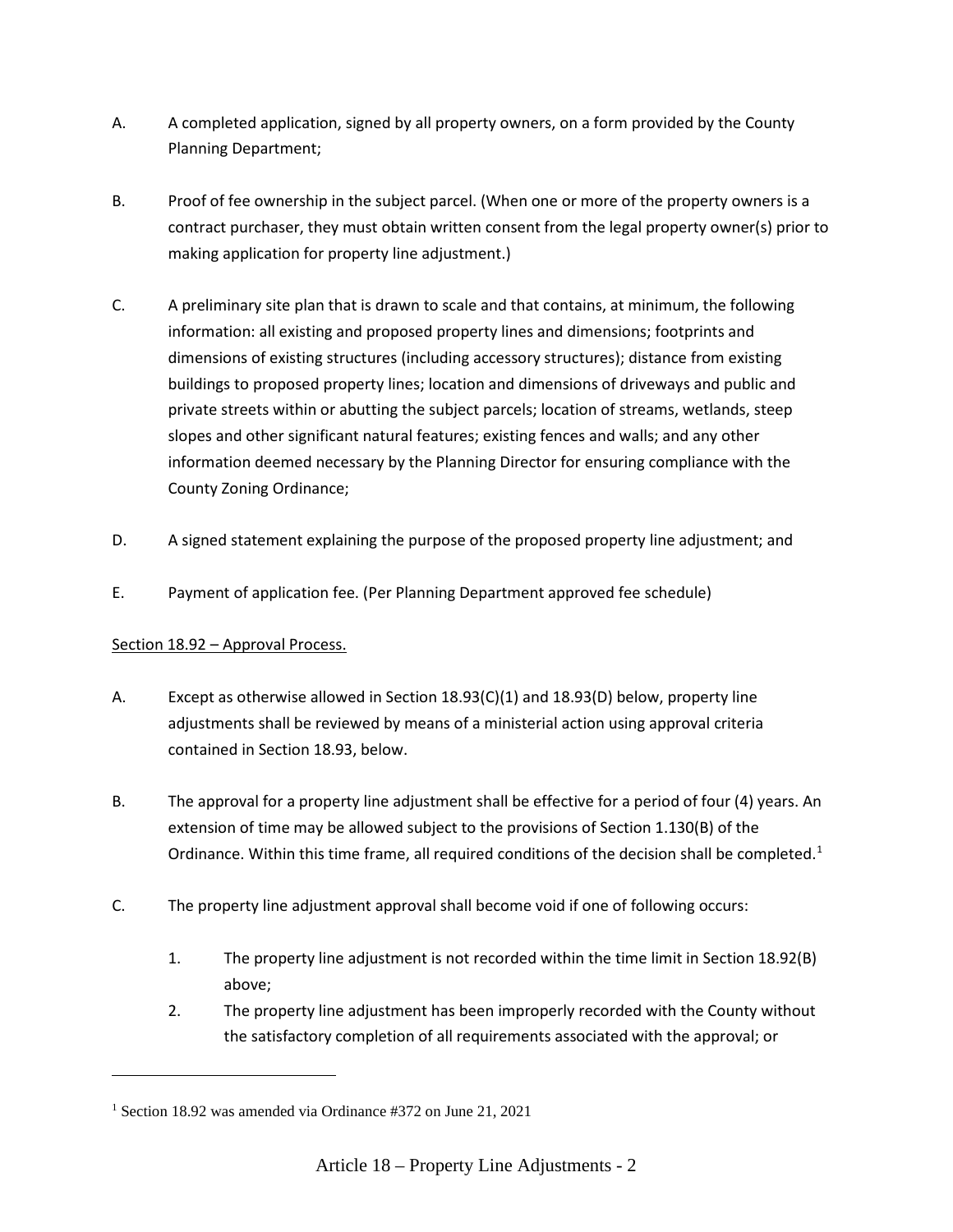3. The final property line adjustment configuration is not the same configuration that was approved, unless the change was approved by the Planning Director as a minor amendment in accordance with Section 18.96, below.

Section 18.93 – Approval Criteria. A request for a property line adjustment shall be approved by the Planning Director if the following applicable criteria are met:

- A. The proposed property line adjustment will not result in the creation of any new lot(s) or parcel(s).
- B. A lot or parcel that currently conforms to the minimum lot size and dimensional requirements of the zone in which the lot or parcel is located shall not become nonconforming as a result of the property line adjustment.
- B. Except in zones designated for residential use, a property line adjustment or series of property line adjustments that would cause the original size of an existing nonconforming lot(s) or parcel(s) to become more nonconforming may be approved if the following exist:
	- 1. The existing nonconforming lot(s) or parcel(s) is reduced by no more than 10 percent of the size of the original lot or parcel, as defined in Section 18.90(F), above. A request to reduce an existing nonconforming lot(s) or parcel(s) by more than 10 percent may be allowed by the Planning Director as a non-ministerial property line adjustment if deemed consistent with applicable requirements of Article 72 (Planning Director's Review Procedure) and the other applicable criteria from Section 18.93; and
	- 2. If the nonconforming lot(s) or parcel(s) contains an existing dwelling, evidence shall be provided that at least one of the following exists:
		- a. The lot(s) or parcel(s) is located within the boundaries of a public sewer system;
		- b. Evidence is provided from the County Environmental Health Department or Department of Environmental Quality that the existing septic system on the lot(s) or parcel(s) is functioning properly and that adequate area remains available for a replacement system for future use, and that both are located entirely on the same lot(s) or parcel(s) as the onsite dwelling or use or that a proper easement is provided to allow the continued use and maintenance of the system; or
		- c. The size of the proposed lot(s) or parcel(s) is greater than 5 acres.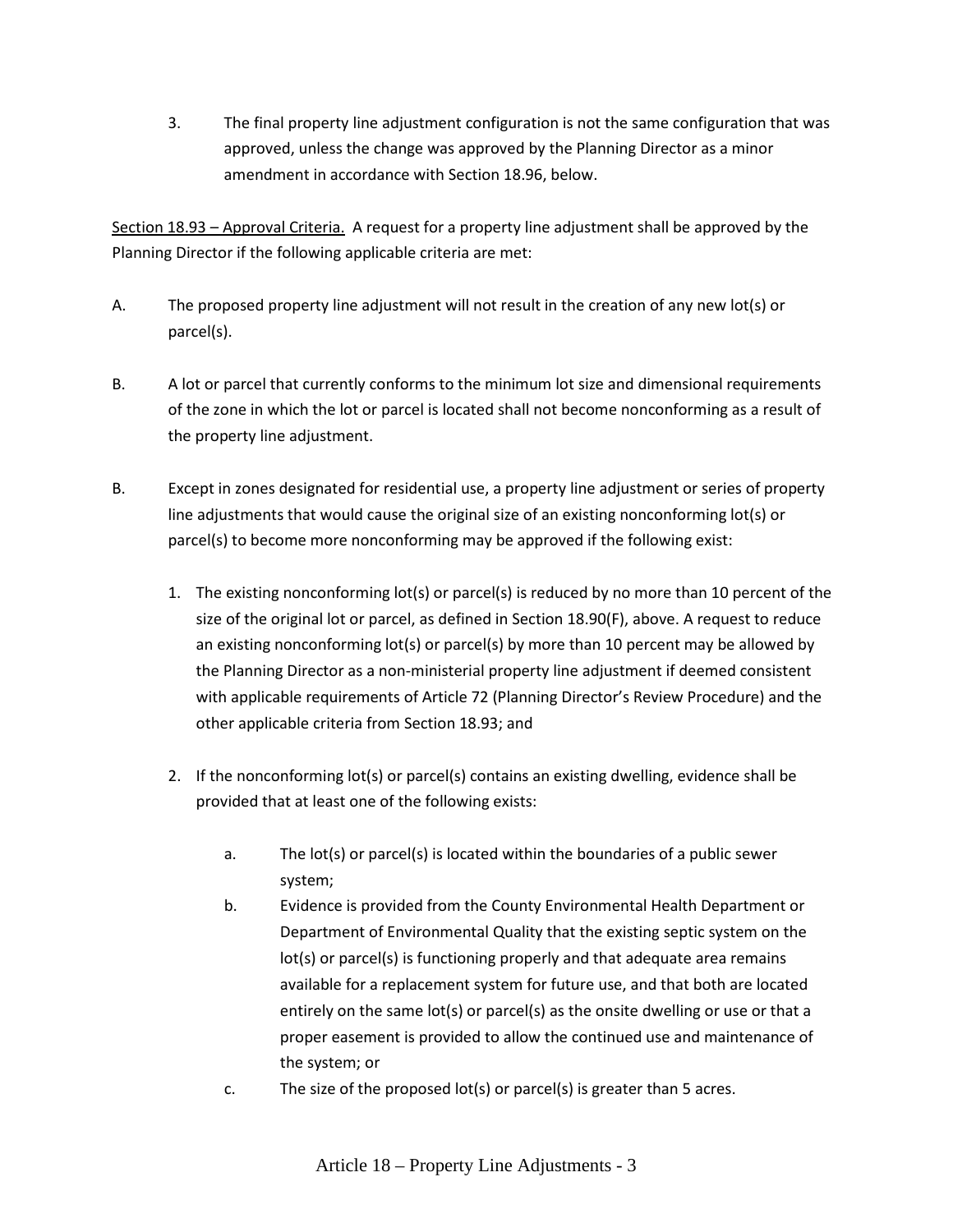- C. In zones designated for residential use, a property line adjustment or series of property line adjustments that would cause the original size of an existing nonconforming lot(s) or parcel(s) to become more nonconforming may be approved as a non-ministerial property line adjustment, if deemed consistent with applicable requirements of Article 72 (Planning Director's Review Procedure), the other applicable criteria from Section 18.93, and the following:
	- 1. The lot(s) or parcel(s) is located within the boundaries of a public sewer system; or
	- 2. Evidence is provided from the County Environmental Health Department or Department of Environmental Quality that the existing septic system on the lot(s) or parcel(s) is functioning properly and that adequate area remains available for a replacement system for future use, and that both are located entirely on the same lot(s) or parcel(s) as the onsite dwelling or use or that a proper easement is provided to allow the continued use and maintenance of the system.
- D. A property line adjustment or series of property line adjustments that would enlarge an existing nonconforming lot(s) or parcel(s) in the Exclusive Farm Use, Forest, or Primary Forest zones is not allowed unless one of the following conditions exist:
	- 1. The parcel to be enlarged is currently enrolled in a farm or forest deferral program and the reason for the adjustment is to accommodate the expansion of their existing farm or forest operation;
	- 2. The property to be acquired comes from a lot or parcel that is not enrolled in a farm or forest deferral program and is able to comply with the requirements of Section 18.93(C)(2), above;
	- 3. The purpose of the adjustment is to allow the expansion of an existing farm related business, such as a cold storage facility, when demonstrated that the adjustment is the minimum necessary to accommodate the expansion;
	- 4. The purpose of the adjustment is to correct a minor property discrepancy;
	- 5. Limitations exist, such as setbacks, buffers, roads, rivers, canals, steep terrain, etc., that would restrict the reasonable access and/or use of the adjusted property by the current property owner; or
	- 6. The enlargement would cause the nonconforming parcel to increase to 20 acres or more.
- E. On land zoned Exclusive Farm Use, Forest, or Primary Forest, a property line adjustment may not be used to: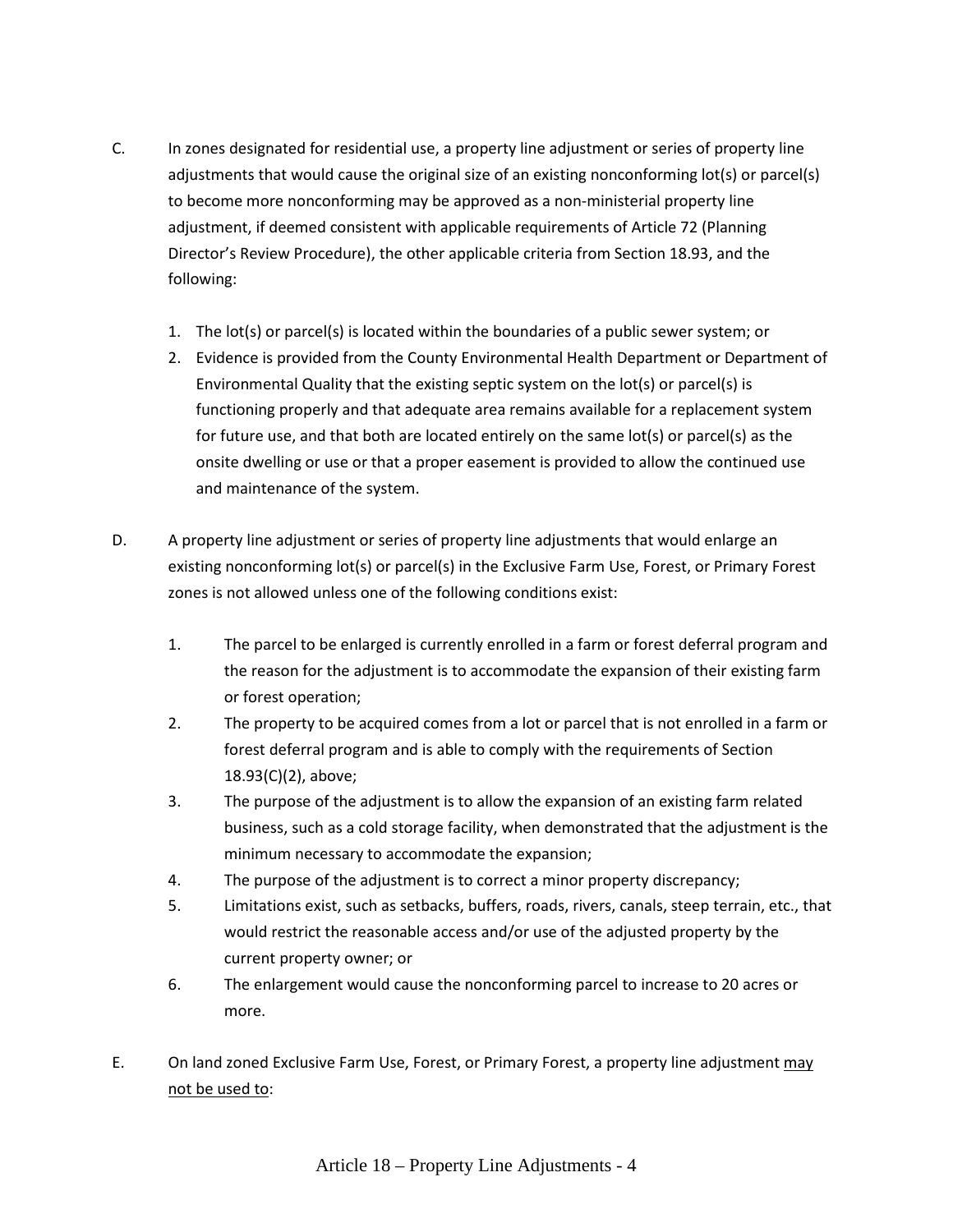- 1. Decrease the size of a lot or parcel that, before the relocation or elimination of the common property line, is smaller than the minimum lot or parcel size for the applicable zone and contains an existing dwelling or is approved for the construction of a dwelling, if the abutting lawfully established unit of land affected by the property line adjustment would be increased to a size as large as or larger than the minimum lot or parcel size required to qualify the other affected lawfully established unit of land for a dwelling;
- 2. Decrease the size of a lawfully established unit of land that contains an existing dwelling or is approved for construction of a dwelling to a size smaller than the minimum lot or parcel size, if another lawfully established unit of land affected by the property line adjustment would be increased to a size as large as or larger than the minimum lot or parcel size required to qualify the other affected lawfully established unit of land for a dwelling;
- 3. Allow an area of land used to qualify a lawfully established unit of land for a dwelling based on an acreage standard to be used to qualify another lawfully established unit of land for a dwelling if the land use approval would be based on an acreage standard; or
- 4. Adjust a property line that resulted from a subdivision or partition authorized by a waiver so that any lawfully established unit of land affected by the property line adjustment is larger than:
	- a. Two acres if the lawfully established unit of land is, before the adjustment, two acres in size or smaller and is high-value farmland, high-value forestland or within a ground water restricted area; or
	- b. Five acres if the lawfully established unit of land is, before the adjustment, five acres in size or smaller and is not high-value farmland, high-value forestland or within a ground water restricted area.
- F. Adjusted property lines may cross zone boundaries unless the adjustment will increase the number of lots or parcels which could potentially be created by the density requirements of the base zones. Furthermore, a property line adjustment shall not be used in combination with a zone boundary adjustment as a mechanism to enlarge existing zone boundaries.
- G. The proposal shall not cause any existing development to be placed in violation of the property development standards (setbacks, buffer requirements, etc.) of the zone or force a violation of the County Zoning Ordinance.
- H. The property line adjustment or series of property line adjustments shall not have the net result of physically relocating a lot or parcel to a completely new location beyond an existing common boundary line.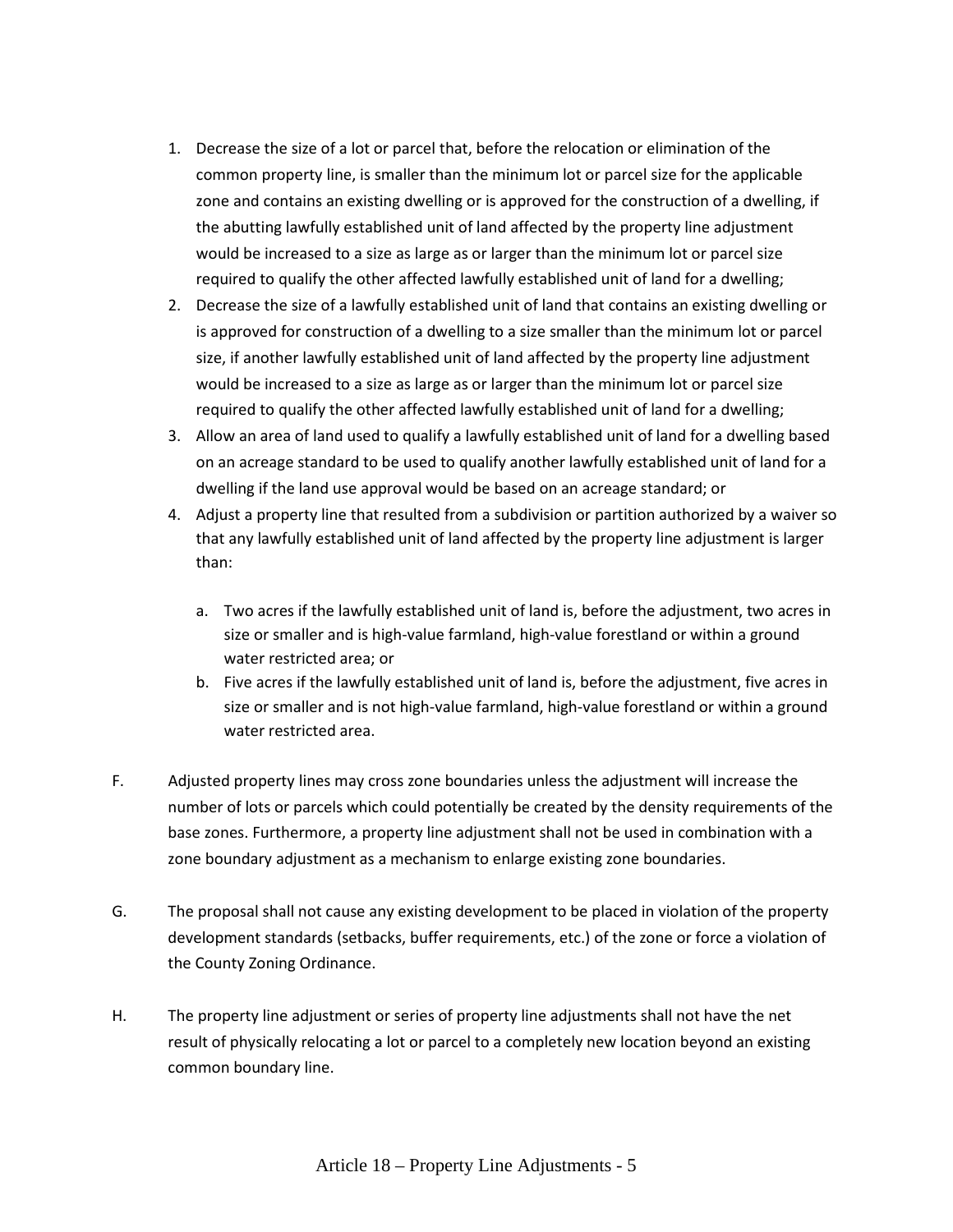I. The property line adjustment shall not cause a lot or parcel to lose its required frontage along a dedicated road right-of-way or other legal access route, unless a new form of legal access is created in its place. The creation of new or replacement legal access will require compliance with the minimum right-of-way width and improvement requirements of the County Road Standards, Transportation System Plan or those regulated by the local Fire District, whichever are greater.

Section 18.94 – Recording Property Line Adjustments. Final property line adjustment approval shall occur when the following actions are successfully completed, as determined by the County Planning Director. The recording process shall occur in the following sequence:

- A. Prior to final property line adjustment approval:
	- 1. The applicant shall have the common boundary line(s) surveyed and monumented, in accordance with ORS 92.060(3), and a survey map filed, in accordance with ORS 209.250, with the County Surveyor. Pursuant to ORS 92.060(8), if all property affected by the property line adjustment is greater or becomes greater than ten (10) acres, the requirement of a survey, monumentation, and map shall be waived.
	- 2. The applicant shall record metes and bounds descriptions of the property line adjustment, deeds, and other information (as further described below) with the County Department of Records and Assessment.
		- a. If the proposed property line adjustment involves two or more parcels in the same legal ownership, the applicant/owner shall record with the County Department of Records and Assessment a new metes and bounds legal description for each adjusted parcel, the original PLA application form (available at the Planning Department), and the original Planning Department approval letter; or
		- b. If the proposed property line adjustment involves two or more parcels in different legal ownership, the applicant/owner shall record a deed with the County Department of Records and Assessment with a metes and bounds description of those portions of property being transferred between the affected property owners. In this instance, the deed is the mechanism to transfer property between owners.
- B. Upon recording the information required as part of Section 18.94(A) above, the applicant/owner shall file a "cancel and combine" statement with the County Department of Records and Assessment to combine the transferred property with the new parent parcel.

Should the County Department of Records and Assessment be unable to combine the affected properties due to mapping constraints, the owner shall record a "Deed